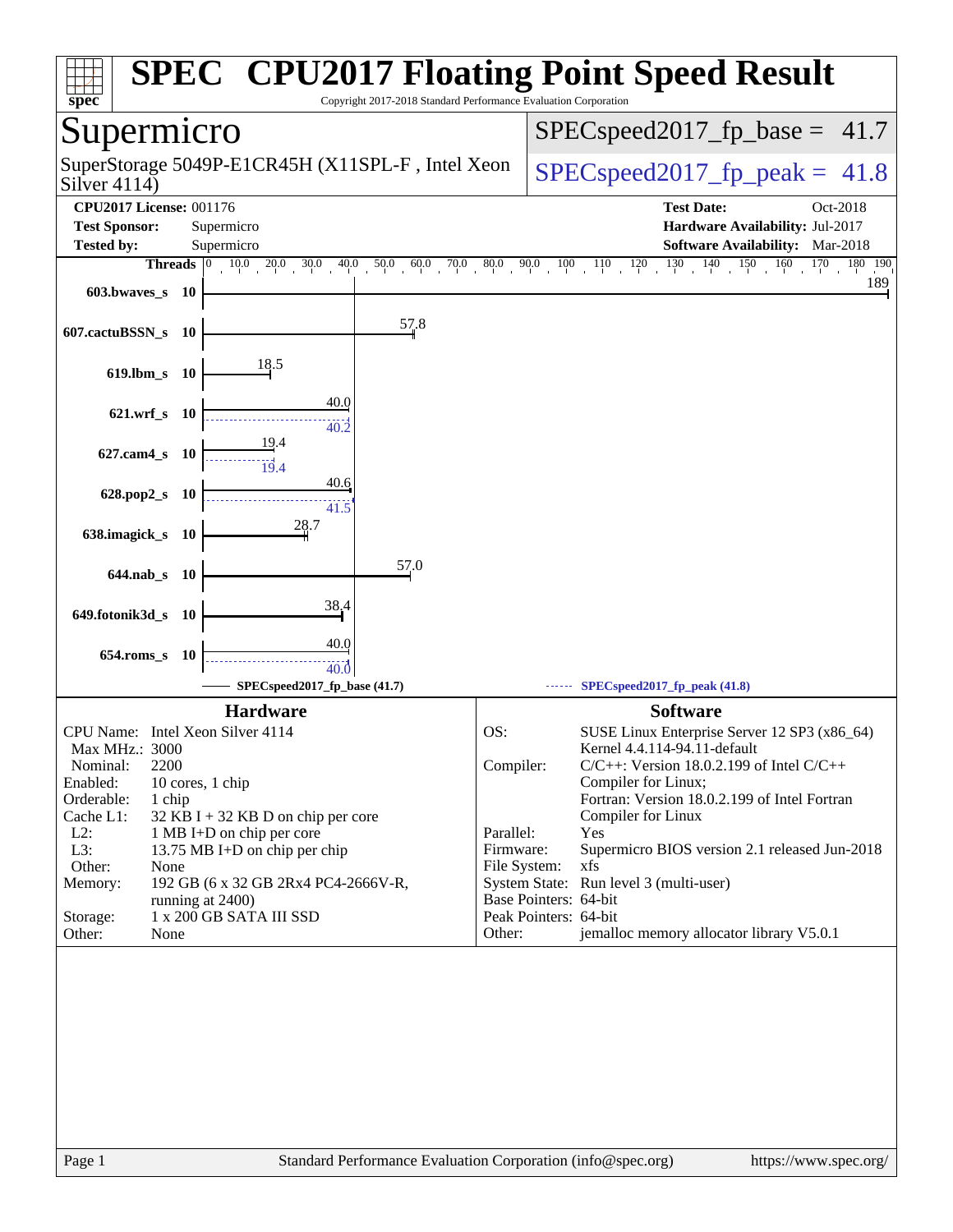

Copyright 2017-2018 Standard Performance Evaluation Corporation

# Supermicro

Silver 4114) SuperStorage 5049P-E1CR45H (X11SPL-F, Intel Xeon  $\big|$  SPECspeed2017 fp\_peak = 41.8

 $SPECspeed2017<sub>fp</sub> base = 41.7$ 

**[CPU2017 License:](http://www.spec.org/auto/cpu2017/Docs/result-fields.html#CPU2017License)** 001176 **[Test Date:](http://www.spec.org/auto/cpu2017/Docs/result-fields.html#TestDate)** Oct-2018 **[Test Sponsor:](http://www.spec.org/auto/cpu2017/Docs/result-fields.html#TestSponsor)** Supermicro **[Hardware Availability:](http://www.spec.org/auto/cpu2017/Docs/result-fields.html#HardwareAvailability)** Jul-2017 **[Tested by:](http://www.spec.org/auto/cpu2017/Docs/result-fields.html#Testedby)** Supermicro **[Software Availability:](http://www.spec.org/auto/cpu2017/Docs/result-fields.html#SoftwareAvailability)** Mar-2018

#### **[Results Table](http://www.spec.org/auto/cpu2017/Docs/result-fields.html#ResultsTable)**

| <b>Base</b>                        |                |                |              |                | <b>Peak</b>  |                |       |                |                |              |                |              |                |              |
|------------------------------------|----------------|----------------|--------------|----------------|--------------|----------------|-------|----------------|----------------|--------------|----------------|--------------|----------------|--------------|
| <b>Benchmark</b>                   | <b>Threads</b> | <b>Seconds</b> | <b>Ratio</b> | <b>Seconds</b> | <b>Ratio</b> | <b>Seconds</b> | Ratio | <b>Threads</b> | <b>Seconds</b> | <b>Ratio</b> | <b>Seconds</b> | <b>Ratio</b> | <b>Seconds</b> | <b>Ratio</b> |
| 603.bwayes s                       | 10             | 313            | <u>189</u>   | 313            | 189          | 313            | 189   | 10             | 313            | 189          | 313            | 189          | 313            | 189          |
| 607.cactuBSSN s                    | 10             | 288            | 57.8         | 289            | 57.7         | 287            | 58.1  | 10             | 288            | 57.8         | 289            | 57.7         | 287            | 58.1         |
| $619.1$ bm s                       | 10             | 284            | 18.5         | 285            | 18.4         | 283            | 18.5  | 10             | 284            | 18.5         | 285            | 18.4         | 283            | 18.5         |
| $621$ .wrf s                       | 10             | 330            | 40.0         | 330            | 40.0         | 331            | 40.0  | 10             | 329            | 40.2         | 329            | 40.2         | 331            | 40.0         |
| $627.cam4_s$                       | 10             | 457            | 19.4         | 456            | 19.4         | 456            | 19.4  | 10             | 456            | 19.4         | 457            | 19.4         | 457            | <u>19.4</u>  |
| $628.pop2_s$                       | 10             | 292            | 40.7         | 294            | 40.4         | 292            | 40.6  | 10             | 286            | 41.5         | 285            | 41.6         | 288            | 41.3         |
| 638.imagick_s                      | 10             | 503            | 28.7         | 516            | 27.9         | 503            | 28.7  | 10             | 503            | 28.7         | 516            | 27.9         | 503            | 28.7         |
| $644$ .nab s                       | 10             | 306            | 57.0         | 307            | 57.0         | 307            | 57.0  | 10             | 306            | 57.0         | 307            | 57.0         | 307            | 57.0         |
| 649.fotonik3d s                    | 10             | 239            | 38.1         | 238            | 38.4         | 237            | 38.5  | 10             | 239            | 38.1         | 238            | 38.4         | 237            | 38.5         |
| $654$ .roms s                      | 10             | 393            | 40.0         | 393            | 40.0         | 393            | 40.1  | 10             | 393            | 40.1         | <u>394</u>     | <b>40.0</b>  | 396            | 39.8         |
| $SPEC speed2017$ fp base =<br>41.7 |                |                |              |                |              |                |       |                |                |              |                |              |                |              |

**[SPECspeed2017\\_fp\\_peak =](http://www.spec.org/auto/cpu2017/Docs/result-fields.html#SPECspeed2017fppeak) 41.8**

Results appear in the [order in which they were run.](http://www.spec.org/auto/cpu2017/Docs/result-fields.html#RunOrder) Bold underlined text [indicates a median measurement](http://www.spec.org/auto/cpu2017/Docs/result-fields.html#Median).

### **[Operating System Notes](http://www.spec.org/auto/cpu2017/Docs/result-fields.html#OperatingSystemNotes)**

Stack size set to unlimited using "ulimit -s unlimited"

### **[General Notes](http://www.spec.org/auto/cpu2017/Docs/result-fields.html#GeneralNotes)**

Environment variables set by runcpu before the start of the run: KMP\_AFFINITY = "granularity=fine,compact" LD\_LIBRARY\_PATH = "/home/cpu2017/lib/ia32:/home/cpu2017/lib/intel64:/home/cpu2017/je5.0.1-32:/home/cpu2017/je5.0.1-64" OMP\_STACKSIZE = "192M"

 Binaries compiled on a system with 1x Intel Core i7-6700K CPU + 32GB RAM memory using Redhat Enterprise Linux 7.5 Transparent Huge Pages enabled by default Prior to runcpu invocation Filesystem page cache synced and cleared with: sync; echo 3> /proc/sys/vm/drop\_caches

 Yes: The test sponsor attests, as of date of publication, that CVE-2017-5754 (Meltdown) is mitigated in the system as tested and documented. Yes: The test sponsor attests, as of date of publication, that CVE-2017-5753 (Spectre variant 1) is mitigated in the system as tested and documented. Yes: The test sponsor attests, as of date of publication, that CVE-2017-5715 (Spectre variant 2) is mitigated in the system as tested and documented. jemalloc, a general purpose malloc implementation built with the RedHat Enterprise 7.5, and the system compiler gcc 4.8.5 sources available from jemalloc.net or <https://github.com/jemalloc/jemalloc/releases>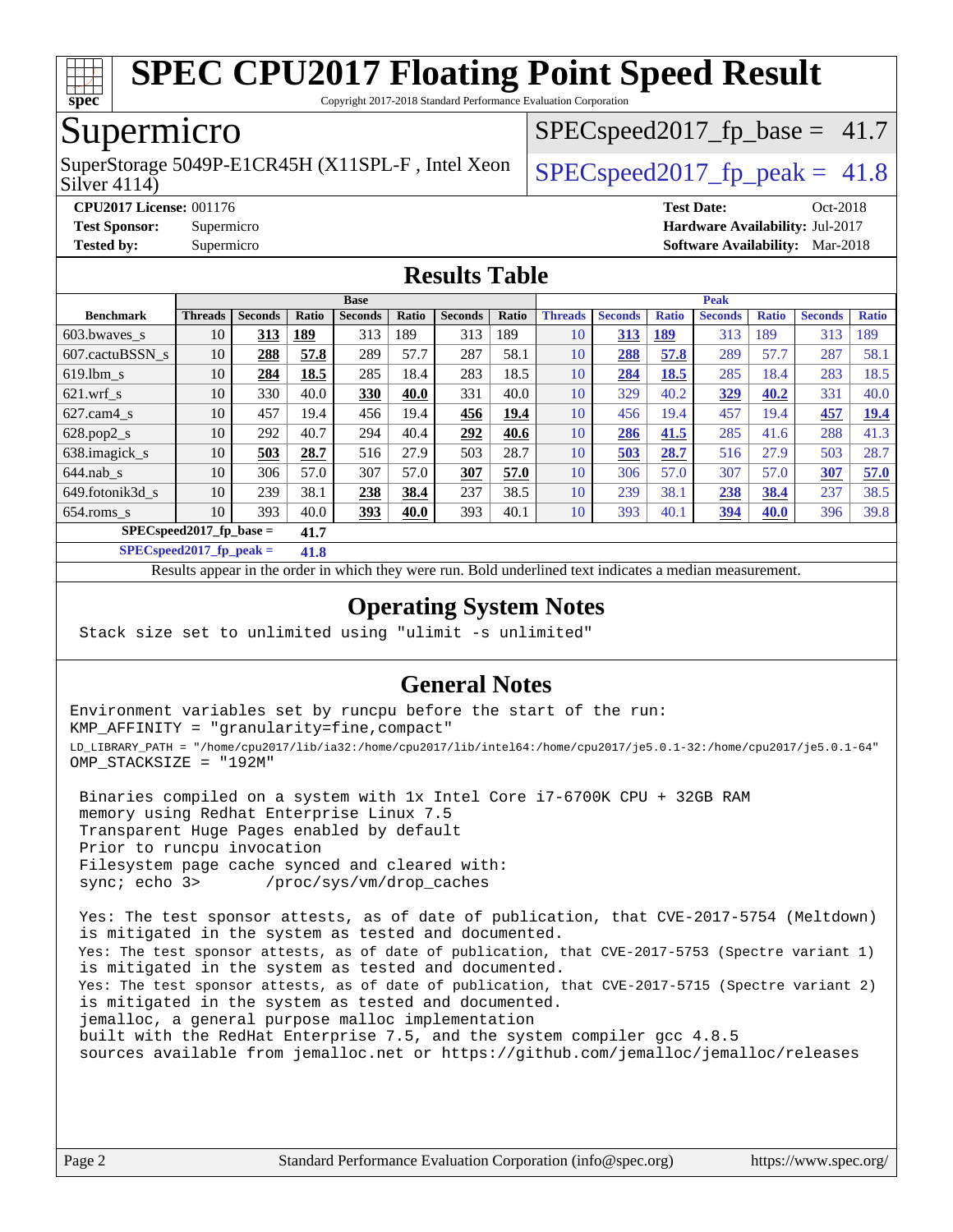

Copyright 2017-2018 Standard Performance Evaluation Corporation

### Supermicro

Silver 4114) SuperStorage 5049P-E1CR45H (X11SPL-F, Intel Xeon  $\Big|$  [SPECspeed2017\\_fp\\_peak =](http://www.spec.org/auto/cpu2017/Docs/result-fields.html#SPECspeed2017fppeak) 41.8

 $SPECspeed2017<sub>fp</sub> base = 41.7$ 

**[CPU2017 License:](http://www.spec.org/auto/cpu2017/Docs/result-fields.html#CPU2017License)** 001176 **[Test Date:](http://www.spec.org/auto/cpu2017/Docs/result-fields.html#TestDate)** Oct-2018 **[Test Sponsor:](http://www.spec.org/auto/cpu2017/Docs/result-fields.html#TestSponsor)** Supermicro **[Hardware Availability:](http://www.spec.org/auto/cpu2017/Docs/result-fields.html#HardwareAvailability)** Jul-2017 **[Tested by:](http://www.spec.org/auto/cpu2017/Docs/result-fields.html#Testedby)** Supermicro **[Software Availability:](http://www.spec.org/auto/cpu2017/Docs/result-fields.html#SoftwareAvailability)** Mar-2018

#### **[Platform Notes](http://www.spec.org/auto/cpu2017/Docs/result-fields.html#PlatformNotes)**

Page 3 Standard Performance Evaluation Corporation [\(info@spec.org\)](mailto:info@spec.org) <https://www.spec.org/> BIOS Settings: Hyper-Threading [ALL] = Disable LLC dead line alloc = Disable Patrol Scrub = Disable Sysinfo program /home/cpu2017/bin/sysinfo Rev: r5974 of 2018-05-19 9bcde8f2999c33d61f64985e45859ea9 running on linux-52ma Sat Oct 13 00:35:20 2018 SUT (System Under Test) info as seen by some common utilities. For more information on this section, see <https://www.spec.org/cpu2017/Docs/config.html#sysinfo> From /proc/cpuinfo model name : Intel(R) Xeon(R) Silver 4114 CPU @ 2.20GHz 1 "physical id"s (chips) 10 "processors" cores, siblings (Caution: counting these is hw and system dependent. The following excerpts from /proc/cpuinfo might not be reliable. Use with caution.) cpu cores : 10 siblings : 10 physical 0: cores 0 1 2 3 4 8 9 10 11 12 From lscpu: Architecture: x86\_64 CPU op-mode(s): 32-bit, 64-bit Byte Order: Little Endian  $CPU(s):$  10 On-line CPU(s) list: 0-9 Thread(s) per core: 1 Core(s) per socket: 10 Socket(s): 1 NUMA node(s): 1 Vendor ID: GenuineIntel CPU family: 6 Model: 85 Model name: Intel(R) Xeon(R) Silver 4114 CPU @ 2.20GHz Stepping: 4 CPU MHz: 1300.000 CPU max MHz: 2201.0000 CPU min MHz: 800.0000 BogoMIPS: 4399.98 Virtualization: VT-x L1d cache: 32K L1i cache: 32K L2 cache: 1024K L3 cache: 14080K NUMA node0 CPU(s): 0-9 **(Continued on next page)**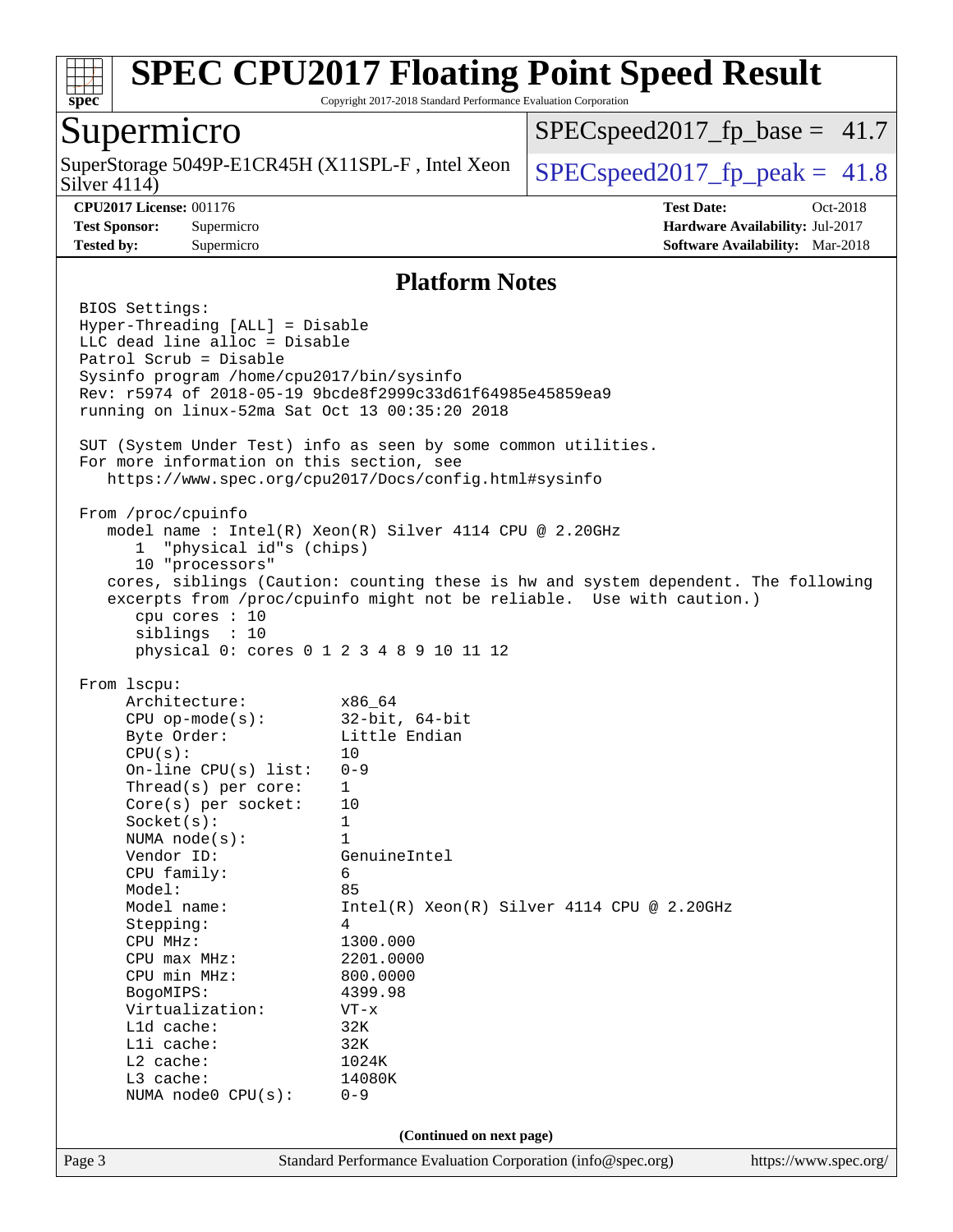

Copyright 2017-2018 Standard Performance Evaluation Corporation

### Supermicro

Silver 4114) SuperStorage 5049P-E1CR45H (X11SPL-F, Intel Xeon  $\big|$  SPECspeed2017 fp\_peak = 41.8

 $SPECspeed2017<sub>fp</sub> base = 41.7$ 

**[Tested by:](http://www.spec.org/auto/cpu2017/Docs/result-fields.html#Testedby)** Supermicro **[Software Availability:](http://www.spec.org/auto/cpu2017/Docs/result-fields.html#SoftwareAvailability)** Mar-2018

**[CPU2017 License:](http://www.spec.org/auto/cpu2017/Docs/result-fields.html#CPU2017License)** 001176 **[Test Date:](http://www.spec.org/auto/cpu2017/Docs/result-fields.html#TestDate)** Oct-2018 **[Test Sponsor:](http://www.spec.org/auto/cpu2017/Docs/result-fields.html#TestSponsor)** Supermicro **[Hardware Availability:](http://www.spec.org/auto/cpu2017/Docs/result-fields.html#HardwareAvailability)** Jul-2017

#### **[Platform Notes \(Continued\)](http://www.spec.org/auto/cpu2017/Docs/result-fields.html#PlatformNotes)**

Flags: fpu vme de pse tsc msr pae mce cx8 apic sep mtrr pge mca cmov pat pse36 clflush dts acpi mmx fxsr sse sse2 ss ht tm pbe syscall nx pdpe1gb rdtscp lm constant\_tsc art arch\_perfmon pebs bts rep\_good nopl xtopology nonstop\_tsc aperfmperf eagerfpu pni pclmulqdq dtes64 monitor ds\_cpl vmx smx est tm2 ssse3 sdbg fma cx16 xtpr pdcm pcid dca sse4\_1 sse4\_2 x2apic movbe popcnt tsc\_deadline\_timer aes xsave avx f16c rdrand lahf\_lm abm 3dnowprefetch ida arat epb invpcid\_single pln pts dtherm intel\_pt rsb\_ctxsw spec\_ctrl retpoline kaiser tpr\_shadow vnmi flexpriority ept vpid fsgsbase tsc\_adjust bmi1 hle avx2 smep bmi2 erms invpcid rtm cqm mpx avx512f avx512dq rdseed adx smap clflushopt clwb avx512cd avx512bw avx512vl xsaveopt xsavec xgetbv1 cqm\_llc cqm\_occup\_llc pku ospke /proc/cpuinfo cache data cache size : 14080 KB From numactl --hardware WARNING: a numactl 'node' might or might not correspond to a physical chip. available: 1 nodes (0) node 0 cpus: 0 1 2 3 4 5 6 7 8 9 node 0 size: 192076 MB node 0 free: 184507 MB node distances: node 0 0: 10 From /proc/meminfo MemTotal: 196686636 kB HugePages\_Total: 0 Hugepagesize: 2048 kB From /etc/\*release\* /etc/\*version\* SuSE-release: SUSE Linux Enterprise Server 12 (x86\_64) VERSION = 12 PATCHLEVEL = 3 # This file is deprecated and will be removed in a future service pack or release. # Please check /etc/os-release for details about this release. os-release: NAME="SLES" VERSION="12-SP3" VERSION\_ID="12.3" PRETTY\_NAME="SUSE Linux Enterprise Server 12 SP3" ID="sles" ANSI\_COLOR="0;32" CPE\_NAME="cpe:/o:suse:sles:12:sp3" uname -a: Linux linux-52ma 4.4.114-94.11-default #1 SMP Thu Feb 1 19:28:26 UTC 2018 (4309ff9) **(Continued on next page)**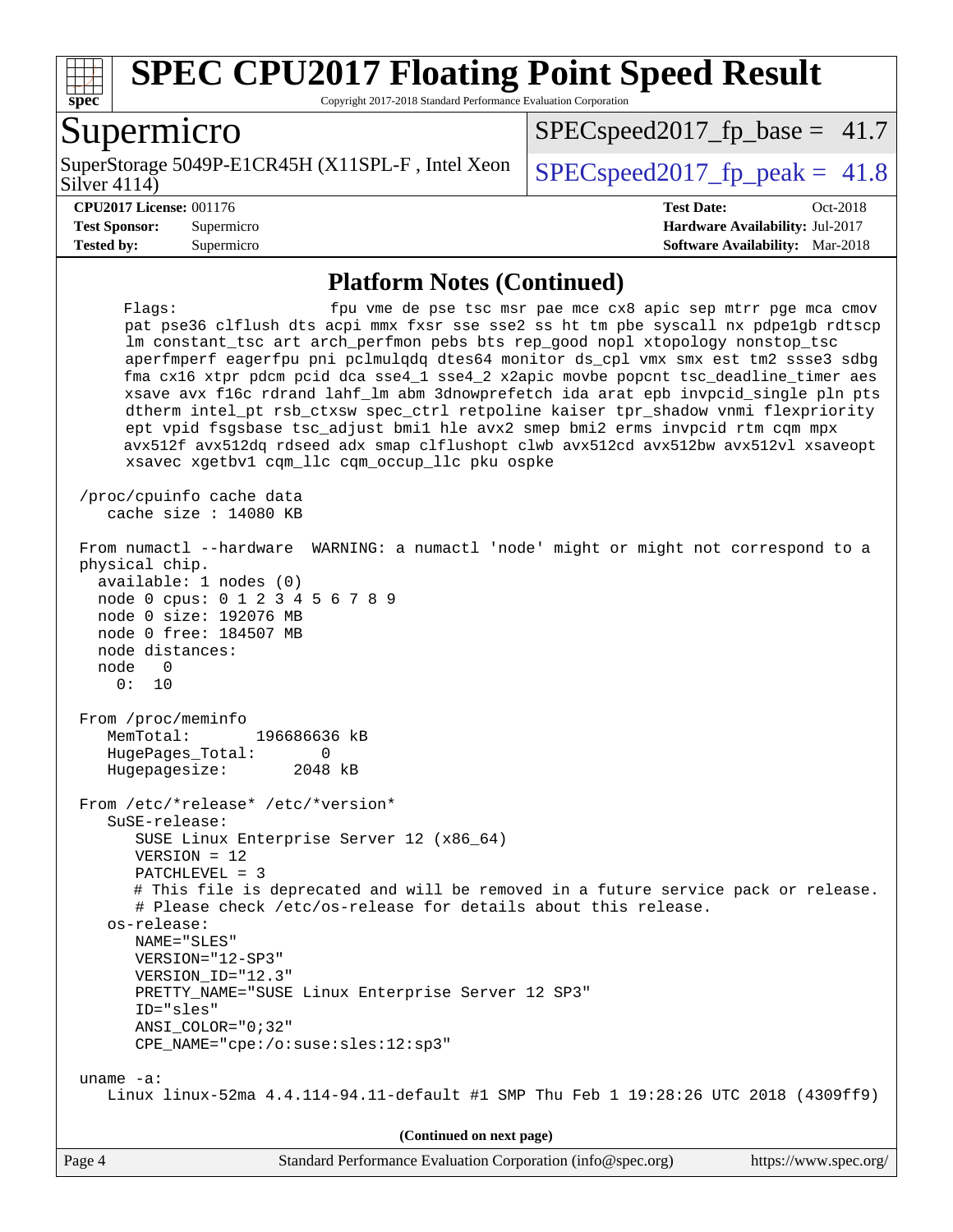

Copyright 2017-2018 Standard Performance Evaluation Corporation

### Supermicro

SuperStorage 5049P-E1CR45H (X11SPL-F, Intel Xeon  $\big|$  [SPECspeed2017\\_fp\\_peak =](http://www.spec.org/auto/cpu2017/Docs/result-fields.html#SPECspeed2017fppeak) 41.8

 $SPECspeed2017<sub>fp</sub> base = 41.7$ 

Silver 4114)

**[Tested by:](http://www.spec.org/auto/cpu2017/Docs/result-fields.html#Testedby)** Supermicro **[Software Availability:](http://www.spec.org/auto/cpu2017/Docs/result-fields.html#SoftwareAvailability)** Mar-2018

**[CPU2017 License:](http://www.spec.org/auto/cpu2017/Docs/result-fields.html#CPU2017License)** 001176 **[Test Date:](http://www.spec.org/auto/cpu2017/Docs/result-fields.html#TestDate)** Oct-2018 **[Test Sponsor:](http://www.spec.org/auto/cpu2017/Docs/result-fields.html#TestSponsor)** Supermicro **[Hardware Availability:](http://www.spec.org/auto/cpu2017/Docs/result-fields.html#HardwareAvailability)** Jul-2017

#### **[Platform Notes \(Continued\)](http://www.spec.org/auto/cpu2017/Docs/result-fields.html#PlatformNotes)**

x86\_64 x86\_64 x86\_64 GNU/Linux

Kernel self-reported vulnerability status:

 CVE-2017-5754 (Meltdown): Mitigation: PTI CVE-2017-5753 (Spectre variant 1): Mitigation: Barriers CVE-2017-5715 (Spectre variant 2): Mitigation: IBRS+IBPB

run-level 3 Oct 12 17:13

 SPEC is set to: /home/cpu2017 Filesystem Type Size Used Avail Use% Mounted on /dev/sda4 xfs 145G 48G 97G 33% /home

 Additional information from dmidecode follows. WARNING: Use caution when you interpret this section. The 'dmidecode' program reads system data which is "intended to allow hardware to be accurately determined", but the intent may not be met, as there are frequent changes to hardware, firmware, and the "DMTF SMBIOS" standard. BIOS American Megatrends Inc. 2.1 06/15/2018 Memory: 2x NO DIMM NO DIMM 6x Samsung M393A4K40BB2-CTD 32 GB 2 rank 2666, configured at 2400

(End of data from sysinfo program)

#### **[Compiler Version Notes](http://www.spec.org/auto/cpu2017/Docs/result-fields.html#CompilerVersionNotes)**

| 619.1bm_s(base) 638.imagick_s(base, peak) 644.nab_s(base, peak)<br>CC                         |
|-----------------------------------------------------------------------------------------------|
| icc (ICC) 18.0.2 20180210<br>Copyright (C) 1985-2018 Intel Corporation. All rights reserved.  |
| 619.1bm s(peak)<br>CC.                                                                        |
| icc (ICC) 18.0.2 20180210<br>Copyright (C) 1985-2018 Intel Corporation. All rights reserved.  |
| FC 607.cactuBSSN s(base, peak)                                                                |
| icpc (ICC) 18.0.2 20180210<br>Copyright (C) 1985-2018 Intel Corporation. All rights reserved. |
| (Continued on next page)                                                                      |
|                                                                                               |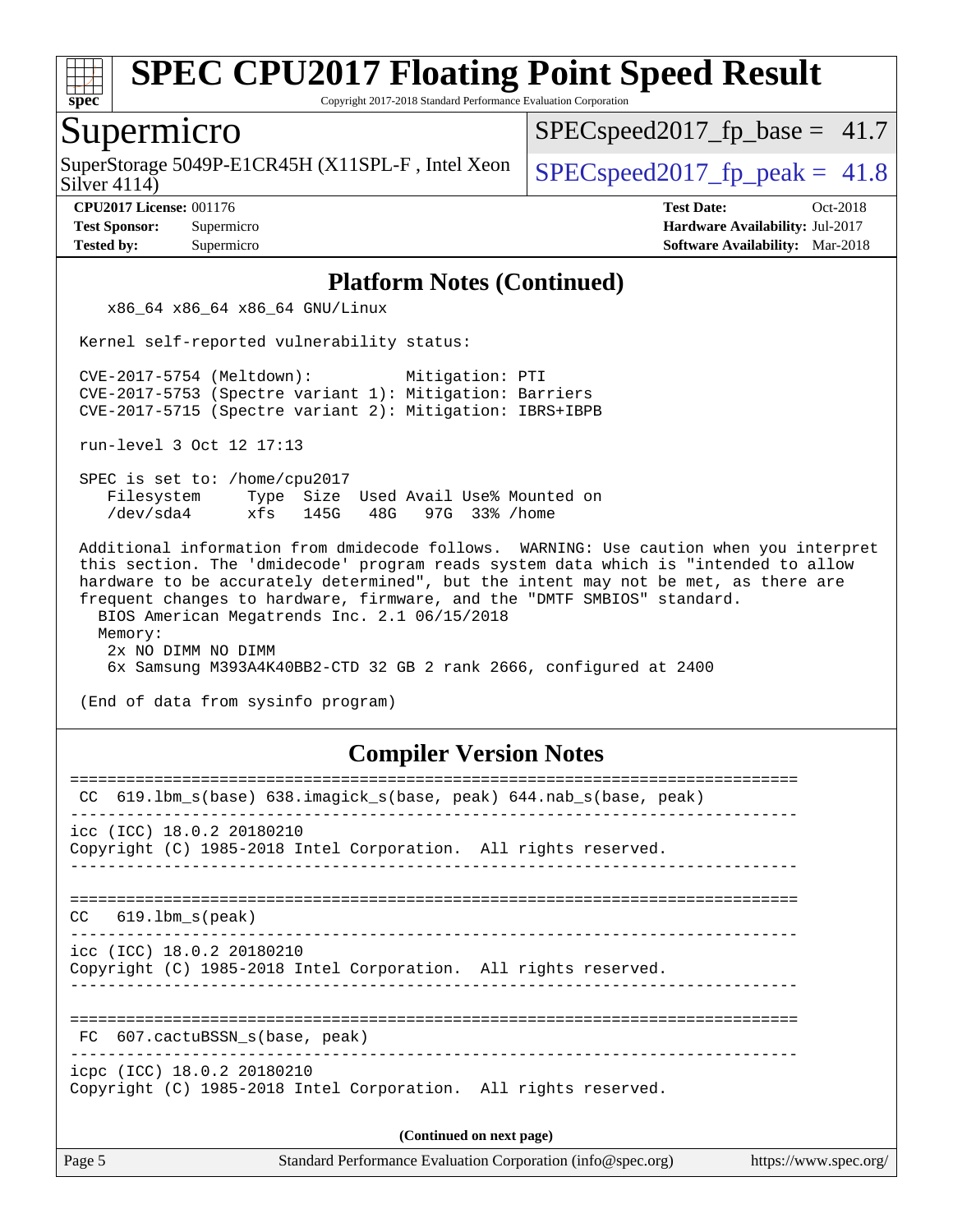

Copyright 2017-2018 Standard Performance Evaluation Corporation

# Supermicro

Silver 4114) SuperStorage 5049P-E1CR45H (X11SPL-F, Intel Xeon  $\Big|$  [SPECspeed2017\\_fp\\_peak =](http://www.spec.org/auto/cpu2017/Docs/result-fields.html#SPECspeed2017fppeak) 41.8

 $SPEC speed2017_fp\_base = 41.7$ 

**[CPU2017 License:](http://www.spec.org/auto/cpu2017/Docs/result-fields.html#CPU2017License)** 001176 **[Test Date:](http://www.spec.org/auto/cpu2017/Docs/result-fields.html#TestDate)** Oct-2018 **[Test Sponsor:](http://www.spec.org/auto/cpu2017/Docs/result-fields.html#TestSponsor)** Supermicro **[Hardware Availability:](http://www.spec.org/auto/cpu2017/Docs/result-fields.html#HardwareAvailability)** Jul-2017 **[Tested by:](http://www.spec.org/auto/cpu2017/Docs/result-fields.html#Testedby)** Supermicro **[Software Availability:](http://www.spec.org/auto/cpu2017/Docs/result-fields.html#SoftwareAvailability)** Mar-2018

#### **[Compiler Version Notes \(Continued\)](http://www.spec.org/auto/cpu2017/Docs/result-fields.html#CompilerVersionNotes)**

| icc (ICC) 18.0.2 20180210<br>Copyright (C) 1985-2018 Intel Corporation. All rights reserved.<br>ifort (IFORT) 18.0.2 20180210<br>Copyright (C) 1985-2018 Intel Corporation. All rights reserved. |                                                                    |
|--------------------------------------------------------------------------------------------------------------------------------------------------------------------------------------------------|--------------------------------------------------------------------|
| ifort (IFORT) 18.0.2 20180210                                                                                                                                                                    | FC 603.bwaves_s(base) 649.fotonik3d_s(base) 654.roms_s(base, peak) |
| Copyright (C) 1985-2018 Intel Corporation. All rights reserved.                                                                                                                                  |                                                                    |
| FC 603.bwaves_s(peak) 649.fotonik3d_s(peak)                                                                                                                                                      |                                                                    |
| ifort (IFORT) 18.0.2 20180210<br>Copyright (C) 1985-2018 Intel Corporation. All rights reserved.                                                                                                 |                                                                    |
| CC $621.wrf_s(base) 627.cam4_s(base, peak) 628.pop2_s(base)$                                                                                                                                     |                                                                    |
| ifort (IFORT) 18.0.2 20180210<br>Copyright (C) 1985-2018 Intel Corporation. All rights reserved.<br>icc (ICC) 18.0.2 20180210<br>Copyright (C) 1985-2018 Intel Corporation. All rights reserved. |                                                                    |
| $CC$ 621.wrf_s(peak) 628.pop2_s(peak)                                                                                                                                                            | -----------                                                        |
| ifort (IFORT) 18.0.2 20180210<br>Copyright (C) 1985-2018 Intel Corporation. All rights reserved.<br>icc (ICC) 18.0.2 20180210<br>Copyright (C) 1985-2018 Intel Corporation. All rights reserved. |                                                                    |
|                                                                                                                                                                                                  |                                                                    |

# **[Base Compiler Invocation](http://www.spec.org/auto/cpu2017/Docs/result-fields.html#BaseCompilerInvocation)**

[C benchmarks](http://www.spec.org/auto/cpu2017/Docs/result-fields.html#Cbenchmarks): [icc -m64 -std=c11](http://www.spec.org/cpu2017/results/res2018q4/cpu2017-20181015-09230.flags.html#user_CCbase_intel_icc_64bit_c11_33ee0cdaae7deeeab2a9725423ba97205ce30f63b9926c2519791662299b76a0318f32ddfffdc46587804de3178b4f9328c46fa7c2b0cd779d7a61945c91cd35)

[Fortran benchmarks](http://www.spec.org/auto/cpu2017/Docs/result-fields.html#Fortranbenchmarks): [ifort -m64](http://www.spec.org/cpu2017/results/res2018q4/cpu2017-20181015-09230.flags.html#user_FCbase_intel_ifort_64bit_24f2bb282fbaeffd6157abe4f878425411749daecae9a33200eee2bee2fe76f3b89351d69a8130dd5949958ce389cf37ff59a95e7a40d588e8d3a57e0c3fd751)

**(Continued on next page)**

Page 6 Standard Performance Evaluation Corporation [\(info@spec.org\)](mailto:info@spec.org) <https://www.spec.org/>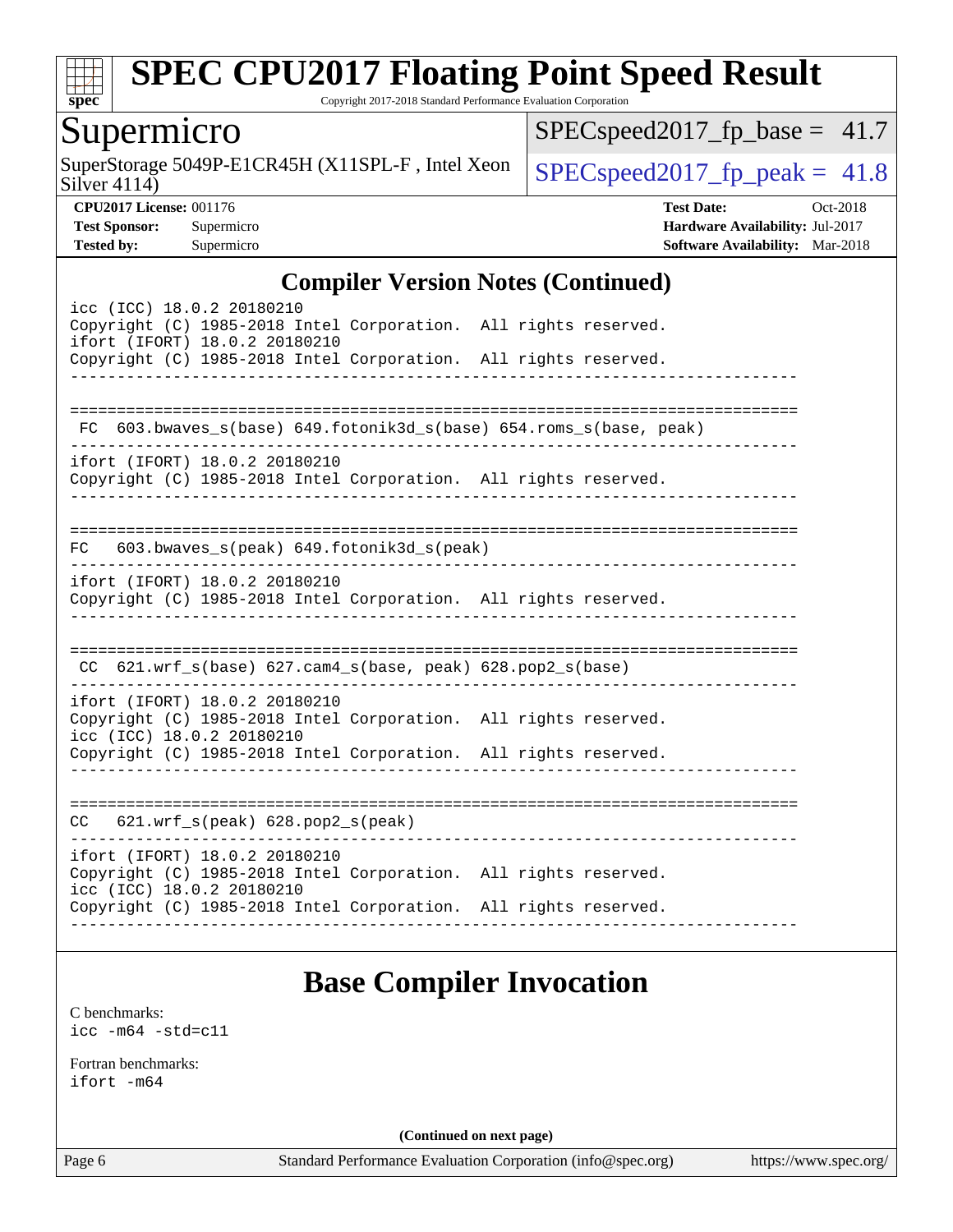

Copyright 2017-2018 Standard Performance Evaluation Corporation

### Supermicro

Silver 4114) SuperStorage 5049P-E1CR45H (X11SPL-F, Intel Xeon  $\Big|$  [SPECspeed2017\\_fp\\_peak =](http://www.spec.org/auto/cpu2017/Docs/result-fields.html#SPECspeed2017fppeak) 41.8

 $SPECspeed2017<sub>fp</sub> base = 41.7$ 

**[Tested by:](http://www.spec.org/auto/cpu2017/Docs/result-fields.html#Testedby)** Supermicro **[Software Availability:](http://www.spec.org/auto/cpu2017/Docs/result-fields.html#SoftwareAvailability)** Mar-2018

**[CPU2017 License:](http://www.spec.org/auto/cpu2017/Docs/result-fields.html#CPU2017License)** 001176 **[Test Date:](http://www.spec.org/auto/cpu2017/Docs/result-fields.html#TestDate)** Oct-2018 **[Test Sponsor:](http://www.spec.org/auto/cpu2017/Docs/result-fields.html#TestSponsor)** Supermicro **[Hardware Availability:](http://www.spec.org/auto/cpu2017/Docs/result-fields.html#HardwareAvailability)** Jul-2017

# **[Base Compiler Invocation \(Continued\)](http://www.spec.org/auto/cpu2017/Docs/result-fields.html#BaseCompilerInvocation)**

[Benchmarks using both Fortran and C](http://www.spec.org/auto/cpu2017/Docs/result-fields.html#BenchmarksusingbothFortranandC): [ifort -m64](http://www.spec.org/cpu2017/results/res2018q4/cpu2017-20181015-09230.flags.html#user_CC_FCbase_intel_ifort_64bit_24f2bb282fbaeffd6157abe4f878425411749daecae9a33200eee2bee2fe76f3b89351d69a8130dd5949958ce389cf37ff59a95e7a40d588e8d3a57e0c3fd751) [icc -m64 -std=c11](http://www.spec.org/cpu2017/results/res2018q4/cpu2017-20181015-09230.flags.html#user_CC_FCbase_intel_icc_64bit_c11_33ee0cdaae7deeeab2a9725423ba97205ce30f63b9926c2519791662299b76a0318f32ddfffdc46587804de3178b4f9328c46fa7c2b0cd779d7a61945c91cd35)

[Benchmarks using Fortran, C, and C++:](http://www.spec.org/auto/cpu2017/Docs/result-fields.html#BenchmarksusingFortranCandCXX) [icpc -m64](http://www.spec.org/cpu2017/results/res2018q4/cpu2017-20181015-09230.flags.html#user_CC_CXX_FCbase_intel_icpc_64bit_4ecb2543ae3f1412ef961e0650ca070fec7b7afdcd6ed48761b84423119d1bf6bdf5cad15b44d48e7256388bc77273b966e5eb805aefd121eb22e9299b2ec9d9) [icc -m64 -std=c11](http://www.spec.org/cpu2017/results/res2018q4/cpu2017-20181015-09230.flags.html#user_CC_CXX_FCbase_intel_icc_64bit_c11_33ee0cdaae7deeeab2a9725423ba97205ce30f63b9926c2519791662299b76a0318f32ddfffdc46587804de3178b4f9328c46fa7c2b0cd779d7a61945c91cd35) [ifort -m64](http://www.spec.org/cpu2017/results/res2018q4/cpu2017-20181015-09230.flags.html#user_CC_CXX_FCbase_intel_ifort_64bit_24f2bb282fbaeffd6157abe4f878425411749daecae9a33200eee2bee2fe76f3b89351d69a8130dd5949958ce389cf37ff59a95e7a40d588e8d3a57e0c3fd751)

### **[Base Portability Flags](http://www.spec.org/auto/cpu2017/Docs/result-fields.html#BasePortabilityFlags)**

 603.bwaves\_s: [-DSPEC\\_LP64](http://www.spec.org/cpu2017/results/res2018q4/cpu2017-20181015-09230.flags.html#suite_basePORTABILITY603_bwaves_s_DSPEC_LP64) 607.cactuBSSN\_s: [-DSPEC\\_LP64](http://www.spec.org/cpu2017/results/res2018q4/cpu2017-20181015-09230.flags.html#suite_basePORTABILITY607_cactuBSSN_s_DSPEC_LP64) 619.lbm\_s: [-DSPEC\\_LP64](http://www.spec.org/cpu2017/results/res2018q4/cpu2017-20181015-09230.flags.html#suite_basePORTABILITY619_lbm_s_DSPEC_LP64) 621.wrf\_s: [-DSPEC\\_LP64](http://www.spec.org/cpu2017/results/res2018q4/cpu2017-20181015-09230.flags.html#suite_basePORTABILITY621_wrf_s_DSPEC_LP64) [-DSPEC\\_CASE\\_FLAG](http://www.spec.org/cpu2017/results/res2018q4/cpu2017-20181015-09230.flags.html#b621.wrf_s_baseCPORTABILITY_DSPEC_CASE_FLAG) [-convert big\\_endian](http://www.spec.org/cpu2017/results/res2018q4/cpu2017-20181015-09230.flags.html#user_baseFPORTABILITY621_wrf_s_convert_big_endian_c3194028bc08c63ac5d04de18c48ce6d347e4e562e8892b8bdbdc0214820426deb8554edfa529a3fb25a586e65a3d812c835984020483e7e73212c4d31a38223) 627.cam4\_s: [-DSPEC\\_LP64](http://www.spec.org/cpu2017/results/res2018q4/cpu2017-20181015-09230.flags.html#suite_basePORTABILITY627_cam4_s_DSPEC_LP64) [-DSPEC\\_CASE\\_FLAG](http://www.spec.org/cpu2017/results/res2018q4/cpu2017-20181015-09230.flags.html#b627.cam4_s_baseCPORTABILITY_DSPEC_CASE_FLAG) 628.pop2\_s: [-DSPEC\\_LP64](http://www.spec.org/cpu2017/results/res2018q4/cpu2017-20181015-09230.flags.html#suite_basePORTABILITY628_pop2_s_DSPEC_LP64) [-DSPEC\\_CASE\\_FLAG](http://www.spec.org/cpu2017/results/res2018q4/cpu2017-20181015-09230.flags.html#b628.pop2_s_baseCPORTABILITY_DSPEC_CASE_FLAG) [-convert big\\_endian](http://www.spec.org/cpu2017/results/res2018q4/cpu2017-20181015-09230.flags.html#user_baseFPORTABILITY628_pop2_s_convert_big_endian_c3194028bc08c63ac5d04de18c48ce6d347e4e562e8892b8bdbdc0214820426deb8554edfa529a3fb25a586e65a3d812c835984020483e7e73212c4d31a38223) [-assume byterecl](http://www.spec.org/cpu2017/results/res2018q4/cpu2017-20181015-09230.flags.html#user_baseFPORTABILITY628_pop2_s_assume_byterecl_7e47d18b9513cf18525430bbf0f2177aa9bf368bc7a059c09b2c06a34b53bd3447c950d3f8d6c70e3faf3a05c8557d66a5798b567902e8849adc142926523472) 638.imagick\_s: [-DSPEC\\_LP64](http://www.spec.org/cpu2017/results/res2018q4/cpu2017-20181015-09230.flags.html#suite_basePORTABILITY638_imagick_s_DSPEC_LP64) 644.nab\_s: [-DSPEC\\_LP64](http://www.spec.org/cpu2017/results/res2018q4/cpu2017-20181015-09230.flags.html#suite_basePORTABILITY644_nab_s_DSPEC_LP64) 649.fotonik3d\_s: [-DSPEC\\_LP64](http://www.spec.org/cpu2017/results/res2018q4/cpu2017-20181015-09230.flags.html#suite_basePORTABILITY649_fotonik3d_s_DSPEC_LP64) 654.roms\_s: [-DSPEC\\_LP64](http://www.spec.org/cpu2017/results/res2018q4/cpu2017-20181015-09230.flags.html#suite_basePORTABILITY654_roms_s_DSPEC_LP64)

# **[Base Optimization Flags](http://www.spec.org/auto/cpu2017/Docs/result-fields.html#BaseOptimizationFlags)**

#### [C benchmarks](http://www.spec.org/auto/cpu2017/Docs/result-fields.html#Cbenchmarks):

[-Wl,-z,muldefs](http://www.spec.org/cpu2017/results/res2018q4/cpu2017-20181015-09230.flags.html#user_CCbase_link_force_multiple1_b4cbdb97b34bdee9ceefcfe54f4c8ea74255f0b02a4b23e853cdb0e18eb4525ac79b5a88067c842dd0ee6996c24547a27a4b99331201badda8798ef8a743f577) [-xCORE-AVX512](http://www.spec.org/cpu2017/results/res2018q4/cpu2017-20181015-09230.flags.html#user_CCbase_f-xCORE-AVX512) [-ipo](http://www.spec.org/cpu2017/results/res2018q4/cpu2017-20181015-09230.flags.html#user_CCbase_f-ipo) [-O3](http://www.spec.org/cpu2017/results/res2018q4/cpu2017-20181015-09230.flags.html#user_CCbase_f-O3) [-no-prec-div](http://www.spec.org/cpu2017/results/res2018q4/cpu2017-20181015-09230.flags.html#user_CCbase_f-no-prec-div) [-qopt-prefetch](http://www.spec.org/cpu2017/results/res2018q4/cpu2017-20181015-09230.flags.html#user_CCbase_f-qopt-prefetch) [-ffinite-math-only](http://www.spec.org/cpu2017/results/res2018q4/cpu2017-20181015-09230.flags.html#user_CCbase_f_finite_math_only_cb91587bd2077682c4b38af759c288ed7c732db004271a9512da14a4f8007909a5f1427ecbf1a0fb78ff2a814402c6114ac565ca162485bbcae155b5e4258871) [-qopt-mem-layout-trans=3](http://www.spec.org/cpu2017/results/res2018q4/cpu2017-20181015-09230.flags.html#user_CCbase_f-qopt-mem-layout-trans_de80db37974c74b1f0e20d883f0b675c88c3b01e9d123adea9b28688d64333345fb62bc4a798493513fdb68f60282f9a726aa07f478b2f7113531aecce732043) [-qopenmp](http://www.spec.org/cpu2017/results/res2018q4/cpu2017-20181015-09230.flags.html#user_CCbase_qopenmp_16be0c44f24f464004c6784a7acb94aca937f053568ce72f94b139a11c7c168634a55f6653758ddd83bcf7b8463e8028bb0b48b77bcddc6b78d5d95bb1df2967) [-DSPEC\\_OPENMP](http://www.spec.org/cpu2017/results/res2018q4/cpu2017-20181015-09230.flags.html#suite_CCbase_DSPEC_OPENMP) [-L/usr/local/je5.0.1-64/lib](http://www.spec.org/cpu2017/results/res2018q4/cpu2017-20181015-09230.flags.html#user_CCbase_jemalloc_link_path64_4b10a636b7bce113509b17f3bd0d6226c5fb2346b9178c2d0232c14f04ab830f976640479e5c33dc2bcbbdad86ecfb6634cbbd4418746f06f368b512fced5394) [-ljemalloc](http://www.spec.org/cpu2017/results/res2018q4/cpu2017-20181015-09230.flags.html#user_CCbase_jemalloc_link_lib_d1249b907c500fa1c0672f44f562e3d0f79738ae9e3c4a9c376d49f265a04b9c99b167ecedbf6711b3085be911c67ff61f150a17b3472be731631ba4d0471706)

[Fortran benchmarks](http://www.spec.org/auto/cpu2017/Docs/result-fields.html#Fortranbenchmarks):

[-Wl,-z,muldefs](http://www.spec.org/cpu2017/results/res2018q4/cpu2017-20181015-09230.flags.html#user_FCbase_link_force_multiple1_b4cbdb97b34bdee9ceefcfe54f4c8ea74255f0b02a4b23e853cdb0e18eb4525ac79b5a88067c842dd0ee6996c24547a27a4b99331201badda8798ef8a743f577) [-DSPEC\\_OPENMP](http://www.spec.org/cpu2017/results/res2018q4/cpu2017-20181015-09230.flags.html#suite_FCbase_DSPEC_OPENMP) [-xCORE-AVX512](http://www.spec.org/cpu2017/results/res2018q4/cpu2017-20181015-09230.flags.html#user_FCbase_f-xCORE-AVX512) [-ipo](http://www.spec.org/cpu2017/results/res2018q4/cpu2017-20181015-09230.flags.html#user_FCbase_f-ipo) [-O3](http://www.spec.org/cpu2017/results/res2018q4/cpu2017-20181015-09230.flags.html#user_FCbase_f-O3) [-no-prec-div](http://www.spec.org/cpu2017/results/res2018q4/cpu2017-20181015-09230.flags.html#user_FCbase_f-no-prec-div) [-qopt-prefetch](http://www.spec.org/cpu2017/results/res2018q4/cpu2017-20181015-09230.flags.html#user_FCbase_f-qopt-prefetch) [-ffinite-math-only](http://www.spec.org/cpu2017/results/res2018q4/cpu2017-20181015-09230.flags.html#user_FCbase_f_finite_math_only_cb91587bd2077682c4b38af759c288ed7c732db004271a9512da14a4f8007909a5f1427ecbf1a0fb78ff2a814402c6114ac565ca162485bbcae155b5e4258871) [-qopt-mem-layout-trans=3](http://www.spec.org/cpu2017/results/res2018q4/cpu2017-20181015-09230.flags.html#user_FCbase_f-qopt-mem-layout-trans_de80db37974c74b1f0e20d883f0b675c88c3b01e9d123adea9b28688d64333345fb62bc4a798493513fdb68f60282f9a726aa07f478b2f7113531aecce732043) [-qopenmp](http://www.spec.org/cpu2017/results/res2018q4/cpu2017-20181015-09230.flags.html#user_FCbase_qopenmp_16be0c44f24f464004c6784a7acb94aca937f053568ce72f94b139a11c7c168634a55f6653758ddd83bcf7b8463e8028bb0b48b77bcddc6b78d5d95bb1df2967) [-nostandard-realloc-lhs](http://www.spec.org/cpu2017/results/res2018q4/cpu2017-20181015-09230.flags.html#user_FCbase_f_2003_std_realloc_82b4557e90729c0f113870c07e44d33d6f5a304b4f63d4c15d2d0f1fab99f5daaed73bdb9275d9ae411527f28b936061aa8b9c8f2d63842963b95c9dd6426b8a) [-L/usr/local/je5.0.1-64/lib](http://www.spec.org/cpu2017/results/res2018q4/cpu2017-20181015-09230.flags.html#user_FCbase_jemalloc_link_path64_4b10a636b7bce113509b17f3bd0d6226c5fb2346b9178c2d0232c14f04ab830f976640479e5c33dc2bcbbdad86ecfb6634cbbd4418746f06f368b512fced5394) [-ljemalloc](http://www.spec.org/cpu2017/results/res2018q4/cpu2017-20181015-09230.flags.html#user_FCbase_jemalloc_link_lib_d1249b907c500fa1c0672f44f562e3d0f79738ae9e3c4a9c376d49f265a04b9c99b167ecedbf6711b3085be911c67ff61f150a17b3472be731631ba4d0471706)

[Benchmarks using both Fortran and C](http://www.spec.org/auto/cpu2017/Docs/result-fields.html#BenchmarksusingbothFortranandC):

[-Wl,-z,muldefs](http://www.spec.org/cpu2017/results/res2018q4/cpu2017-20181015-09230.flags.html#user_CC_FCbase_link_force_multiple1_b4cbdb97b34bdee9ceefcfe54f4c8ea74255f0b02a4b23e853cdb0e18eb4525ac79b5a88067c842dd0ee6996c24547a27a4b99331201badda8798ef8a743f577) [-xCORE-AVX512](http://www.spec.org/cpu2017/results/res2018q4/cpu2017-20181015-09230.flags.html#user_CC_FCbase_f-xCORE-AVX512) [-ipo](http://www.spec.org/cpu2017/results/res2018q4/cpu2017-20181015-09230.flags.html#user_CC_FCbase_f-ipo) [-O3](http://www.spec.org/cpu2017/results/res2018q4/cpu2017-20181015-09230.flags.html#user_CC_FCbase_f-O3) [-no-prec-div](http://www.spec.org/cpu2017/results/res2018q4/cpu2017-20181015-09230.flags.html#user_CC_FCbase_f-no-prec-div) [-qopt-prefetch](http://www.spec.org/cpu2017/results/res2018q4/cpu2017-20181015-09230.flags.html#user_CC_FCbase_f-qopt-prefetch) [-ffinite-math-only](http://www.spec.org/cpu2017/results/res2018q4/cpu2017-20181015-09230.flags.html#user_CC_FCbase_f_finite_math_only_cb91587bd2077682c4b38af759c288ed7c732db004271a9512da14a4f8007909a5f1427ecbf1a0fb78ff2a814402c6114ac565ca162485bbcae155b5e4258871) [-qopt-mem-layout-trans=3](http://www.spec.org/cpu2017/results/res2018q4/cpu2017-20181015-09230.flags.html#user_CC_FCbase_f-qopt-mem-layout-trans_de80db37974c74b1f0e20d883f0b675c88c3b01e9d123adea9b28688d64333345fb62bc4a798493513fdb68f60282f9a726aa07f478b2f7113531aecce732043) [-qopenmp](http://www.spec.org/cpu2017/results/res2018q4/cpu2017-20181015-09230.flags.html#user_CC_FCbase_qopenmp_16be0c44f24f464004c6784a7acb94aca937f053568ce72f94b139a11c7c168634a55f6653758ddd83bcf7b8463e8028bb0b48b77bcddc6b78d5d95bb1df2967) [-DSPEC\\_OPENMP](http://www.spec.org/cpu2017/results/res2018q4/cpu2017-20181015-09230.flags.html#suite_CC_FCbase_DSPEC_OPENMP) [-nostandard-realloc-lhs](http://www.spec.org/cpu2017/results/res2018q4/cpu2017-20181015-09230.flags.html#user_CC_FCbase_f_2003_std_realloc_82b4557e90729c0f113870c07e44d33d6f5a304b4f63d4c15d2d0f1fab99f5daaed73bdb9275d9ae411527f28b936061aa8b9c8f2d63842963b95c9dd6426b8a) [-L/usr/local/je5.0.1-64/lib](http://www.spec.org/cpu2017/results/res2018q4/cpu2017-20181015-09230.flags.html#user_CC_FCbase_jemalloc_link_path64_4b10a636b7bce113509b17f3bd0d6226c5fb2346b9178c2d0232c14f04ab830f976640479e5c33dc2bcbbdad86ecfb6634cbbd4418746f06f368b512fced5394) [-ljemalloc](http://www.spec.org/cpu2017/results/res2018q4/cpu2017-20181015-09230.flags.html#user_CC_FCbase_jemalloc_link_lib_d1249b907c500fa1c0672f44f562e3d0f79738ae9e3c4a9c376d49f265a04b9c99b167ecedbf6711b3085be911c67ff61f150a17b3472be731631ba4d0471706)

#### [Benchmarks using Fortran, C, and C++:](http://www.spec.org/auto/cpu2017/Docs/result-fields.html#BenchmarksusingFortranCandCXX)

```
-Wl,-z,muldefs -xCORE-AVX512 -ipo -O3 -no-prec-div -qopt-prefetch
-ffinite-math-only -qopt-mem-layout-trans=3 -qopenmp -DSPEC_OPENMP
-nostandard-realloc-lhs -L/usr/local/je5.0.1-64/lib -ljemalloc
```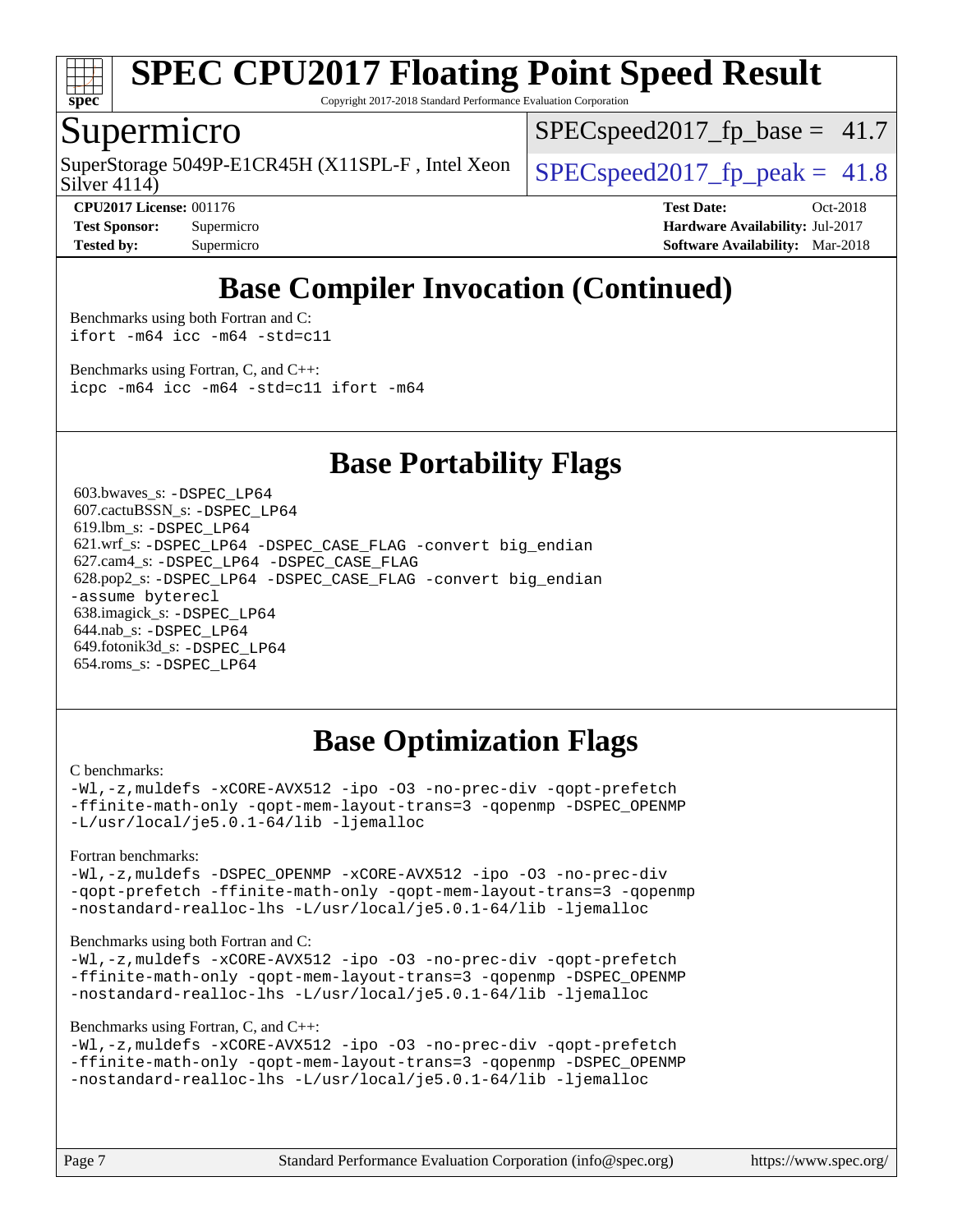

Copyright 2017-2018 Standard Performance Evaluation Corporation

### Supermicro

Silver 4114) SuperStorage 5049P-E1CR45H (X11SPL-F, Intel Xeon  $\big|$  [SPECspeed2017\\_fp\\_peak =](http://www.spec.org/auto/cpu2017/Docs/result-fields.html#SPECspeed2017fppeak) 41.8

 $SPECspeed2017<sub>fp</sub> base = 41.7$ 

**[CPU2017 License:](http://www.spec.org/auto/cpu2017/Docs/result-fields.html#CPU2017License)** 001176 **[Test Date:](http://www.spec.org/auto/cpu2017/Docs/result-fields.html#TestDate)** Oct-2018

**[Test Sponsor:](http://www.spec.org/auto/cpu2017/Docs/result-fields.html#TestSponsor)** Supermicro **[Hardware Availability:](http://www.spec.org/auto/cpu2017/Docs/result-fields.html#HardwareAvailability)** Jul-2017 **[Tested by:](http://www.spec.org/auto/cpu2017/Docs/result-fields.html#Testedby)** Supermicro **[Software Availability:](http://www.spec.org/auto/cpu2017/Docs/result-fields.html#SoftwareAvailability)** Mar-2018

# **[Peak Compiler Invocation](http://www.spec.org/auto/cpu2017/Docs/result-fields.html#PeakCompilerInvocation)**

[C benchmarks](http://www.spec.org/auto/cpu2017/Docs/result-fields.html#Cbenchmarks): [icc -m64 -std=c11](http://www.spec.org/cpu2017/results/res2018q4/cpu2017-20181015-09230.flags.html#user_CCpeak_intel_icc_64bit_c11_33ee0cdaae7deeeab2a9725423ba97205ce30f63b9926c2519791662299b76a0318f32ddfffdc46587804de3178b4f9328c46fa7c2b0cd779d7a61945c91cd35)

[Fortran benchmarks:](http://www.spec.org/auto/cpu2017/Docs/result-fields.html#Fortranbenchmarks) [ifort -m64](http://www.spec.org/cpu2017/results/res2018q4/cpu2017-20181015-09230.flags.html#user_FCpeak_intel_ifort_64bit_24f2bb282fbaeffd6157abe4f878425411749daecae9a33200eee2bee2fe76f3b89351d69a8130dd5949958ce389cf37ff59a95e7a40d588e8d3a57e0c3fd751)

[Benchmarks using both Fortran and C](http://www.spec.org/auto/cpu2017/Docs/result-fields.html#BenchmarksusingbothFortranandC): [ifort -m64](http://www.spec.org/cpu2017/results/res2018q4/cpu2017-20181015-09230.flags.html#user_CC_FCpeak_intel_ifort_64bit_24f2bb282fbaeffd6157abe4f878425411749daecae9a33200eee2bee2fe76f3b89351d69a8130dd5949958ce389cf37ff59a95e7a40d588e8d3a57e0c3fd751) [icc -m64 -std=c11](http://www.spec.org/cpu2017/results/res2018q4/cpu2017-20181015-09230.flags.html#user_CC_FCpeak_intel_icc_64bit_c11_33ee0cdaae7deeeab2a9725423ba97205ce30f63b9926c2519791662299b76a0318f32ddfffdc46587804de3178b4f9328c46fa7c2b0cd779d7a61945c91cd35)

[Benchmarks using Fortran, C, and C++](http://www.spec.org/auto/cpu2017/Docs/result-fields.html#BenchmarksusingFortranCandCXX): [icpc -m64](http://www.spec.org/cpu2017/results/res2018q4/cpu2017-20181015-09230.flags.html#user_CC_CXX_FCpeak_intel_icpc_64bit_4ecb2543ae3f1412ef961e0650ca070fec7b7afdcd6ed48761b84423119d1bf6bdf5cad15b44d48e7256388bc77273b966e5eb805aefd121eb22e9299b2ec9d9) [icc -m64 -std=c11](http://www.spec.org/cpu2017/results/res2018q4/cpu2017-20181015-09230.flags.html#user_CC_CXX_FCpeak_intel_icc_64bit_c11_33ee0cdaae7deeeab2a9725423ba97205ce30f63b9926c2519791662299b76a0318f32ddfffdc46587804de3178b4f9328c46fa7c2b0cd779d7a61945c91cd35) [ifort -m64](http://www.spec.org/cpu2017/results/res2018q4/cpu2017-20181015-09230.flags.html#user_CC_CXX_FCpeak_intel_ifort_64bit_24f2bb282fbaeffd6157abe4f878425411749daecae9a33200eee2bee2fe76f3b89351d69a8130dd5949958ce389cf37ff59a95e7a40d588e8d3a57e0c3fd751)

## **[Peak Portability Flags](http://www.spec.org/auto/cpu2017/Docs/result-fields.html#PeakPortabilityFlags)**

Same as Base Portability Flags

# **[Peak Optimization Flags](http://www.spec.org/auto/cpu2017/Docs/result-fields.html#PeakOptimizationFlags)**

[C benchmarks](http://www.spec.org/auto/cpu2017/Docs/result-fields.html#Cbenchmarks):

619.lbm\_s: basepeak = yes

638.imagick\_s: basepeak = yes

 $644$ .nab\_s: basepeak = yes

[Fortran benchmarks](http://www.spec.org/auto/cpu2017/Docs/result-fields.html#Fortranbenchmarks):

603.bwaves\_s: basepeak = yes

 $649.$ fotonik $3d$ <sub>-</sub>s: basepeak = yes

 654.roms\_s: [-DSPEC\\_OPENMP](http://www.spec.org/cpu2017/results/res2018q4/cpu2017-20181015-09230.flags.html#suite_peakFOPTIMIZE654_roms_s_DSPEC_OPENMP) [-xCORE-AVX512](http://www.spec.org/cpu2017/results/res2018q4/cpu2017-20181015-09230.flags.html#user_peakFOPTIMIZE654_roms_s_f-xCORE-AVX512) [-ipo](http://www.spec.org/cpu2017/results/res2018q4/cpu2017-20181015-09230.flags.html#user_peakFOPTIMIZE654_roms_s_f-ipo) [-O3](http://www.spec.org/cpu2017/results/res2018q4/cpu2017-20181015-09230.flags.html#user_peakFOPTIMIZE654_roms_s_f-O3) [-no-prec-div](http://www.spec.org/cpu2017/results/res2018q4/cpu2017-20181015-09230.flags.html#user_peakFOPTIMIZE654_roms_s_f-no-prec-div) [-qopt-prefetch](http://www.spec.org/cpu2017/results/res2018q4/cpu2017-20181015-09230.flags.html#user_peakFOPTIMIZE654_roms_s_f-qopt-prefetch) [-ffinite-math-only](http://www.spec.org/cpu2017/results/res2018q4/cpu2017-20181015-09230.flags.html#user_peakFOPTIMIZE654_roms_s_f_finite_math_only_cb91587bd2077682c4b38af759c288ed7c732db004271a9512da14a4f8007909a5f1427ecbf1a0fb78ff2a814402c6114ac565ca162485bbcae155b5e4258871) [-qopt-mem-layout-trans=3](http://www.spec.org/cpu2017/results/res2018q4/cpu2017-20181015-09230.flags.html#user_peakFOPTIMIZE654_roms_s_f-qopt-mem-layout-trans_de80db37974c74b1f0e20d883f0b675c88c3b01e9d123adea9b28688d64333345fb62bc4a798493513fdb68f60282f9a726aa07f478b2f7113531aecce732043) [-qopenmp](http://www.spec.org/cpu2017/results/res2018q4/cpu2017-20181015-09230.flags.html#user_peakFOPTIMIZE654_roms_s_qopenmp_16be0c44f24f464004c6784a7acb94aca937f053568ce72f94b139a11c7c168634a55f6653758ddd83bcf7b8463e8028bb0b48b77bcddc6b78d5d95bb1df2967) [-nostandard-realloc-lhs](http://www.spec.org/cpu2017/results/res2018q4/cpu2017-20181015-09230.flags.html#user_peakEXTRA_FOPTIMIZE654_roms_s_f_2003_std_realloc_82b4557e90729c0f113870c07e44d33d6f5a304b4f63d4c15d2d0f1fab99f5daaed73bdb9275d9ae411527f28b936061aa8b9c8f2d63842963b95c9dd6426b8a)

[Benchmarks using both Fortran and C](http://www.spec.org/auto/cpu2017/Docs/result-fields.html#BenchmarksusingbothFortranandC):

621.wrf\_s:  $-prof-gen(pass 1)$  $-prof-gen(pass 1)$   $-prof-use(pass 2)$  $-prof-use(pass 2)$   $-02$   $-xCORE-AVX512$ [-qopt-prefetch](http://www.spec.org/cpu2017/results/res2018q4/cpu2017-20181015-09230.flags.html#user_peakPASS1_COPTIMIZEPASS1_FOPTIMIZEPASS2_COPTIMIZEPASS2_FOPTIMIZE621_wrf_s_f-qopt-prefetch) [-ipo](http://www.spec.org/cpu2017/results/res2018q4/cpu2017-20181015-09230.flags.html#user_peakPASS2_COPTIMIZEPASS2_FOPTIMIZE621_wrf_s_f-ipo) [-O3](http://www.spec.org/cpu2017/results/res2018q4/cpu2017-20181015-09230.flags.html#user_peakPASS2_COPTIMIZEPASS2_FOPTIMIZE621_wrf_s_f-O3) [-ffinite-math-only](http://www.spec.org/cpu2017/results/res2018q4/cpu2017-20181015-09230.flags.html#user_peakPASS1_COPTIMIZEPASS1_FOPTIMIZEPASS2_COPTIMIZEPASS2_FOPTIMIZE621_wrf_s_f_finite_math_only_cb91587bd2077682c4b38af759c288ed7c732db004271a9512da14a4f8007909a5f1427ecbf1a0fb78ff2a814402c6114ac565ca162485bbcae155b5e4258871) [-no-prec-div](http://www.spec.org/cpu2017/results/res2018q4/cpu2017-20181015-09230.flags.html#user_peakPASS2_COPTIMIZEPASS2_FOPTIMIZE621_wrf_s_f-no-prec-div) [-qopt-mem-layout-trans=3](http://www.spec.org/cpu2017/results/res2018q4/cpu2017-20181015-09230.flags.html#user_peakPASS1_COPTIMIZEPASS1_FOPTIMIZEPASS2_COPTIMIZEPASS2_FOPTIMIZE621_wrf_s_f-qopt-mem-layout-trans_de80db37974c74b1f0e20d883f0b675c88c3b01e9d123adea9b28688d64333345fb62bc4a798493513fdb68f60282f9a726aa07f478b2f7113531aecce732043) [-DSPEC\\_SUPPRESS\\_OPENMP](http://www.spec.org/cpu2017/results/res2018q4/cpu2017-20181015-09230.flags.html#suite_peakPASS1_COPTIMIZEPASS1_FOPTIMIZE621_wrf_s_DSPEC_SUPPRESS_OPENMP) [-qopenmp](http://www.spec.org/cpu2017/results/res2018q4/cpu2017-20181015-09230.flags.html#user_peakPASS2_COPTIMIZEPASS2_FOPTIMIZE621_wrf_s_qopenmp_16be0c44f24f464004c6784a7acb94aca937f053568ce72f94b139a11c7c168634a55f6653758ddd83bcf7b8463e8028bb0b48b77bcddc6b78d5d95bb1df2967) [-DSPEC\\_OPENMP](http://www.spec.org/cpu2017/results/res2018q4/cpu2017-20181015-09230.flags.html#suite_peakPASS2_COPTIMIZEPASS2_FOPTIMIZE621_wrf_s_DSPEC_OPENMP) [-nostandard-realloc-lhs](http://www.spec.org/cpu2017/results/res2018q4/cpu2017-20181015-09230.flags.html#user_peakEXTRA_FOPTIMIZE621_wrf_s_f_2003_std_realloc_82b4557e90729c0f113870c07e44d33d6f5a304b4f63d4c15d2d0f1fab99f5daaed73bdb9275d9ae411527f28b936061aa8b9c8f2d63842963b95c9dd6426b8a)

**(Continued on next page)**